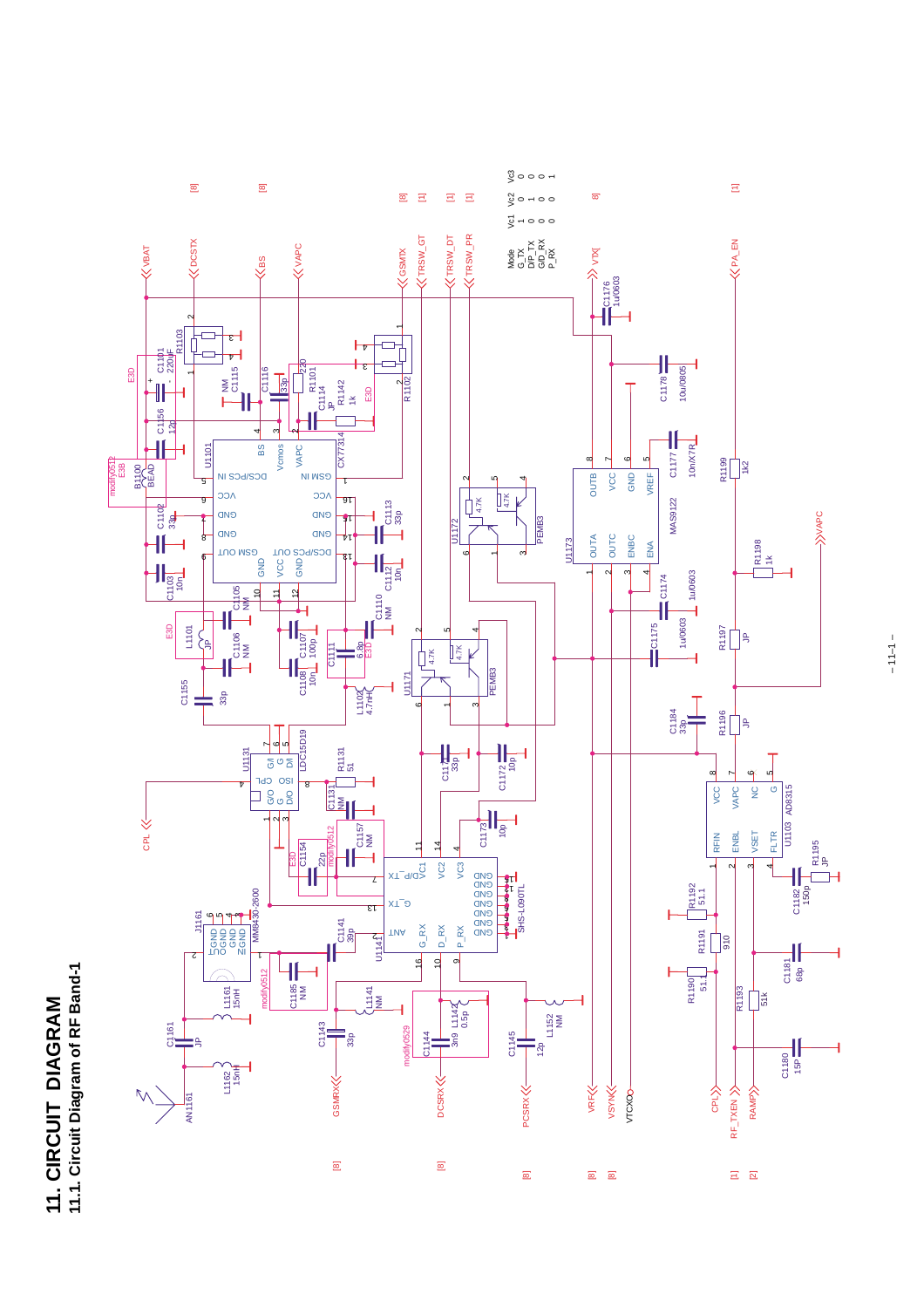

 $-11-2-$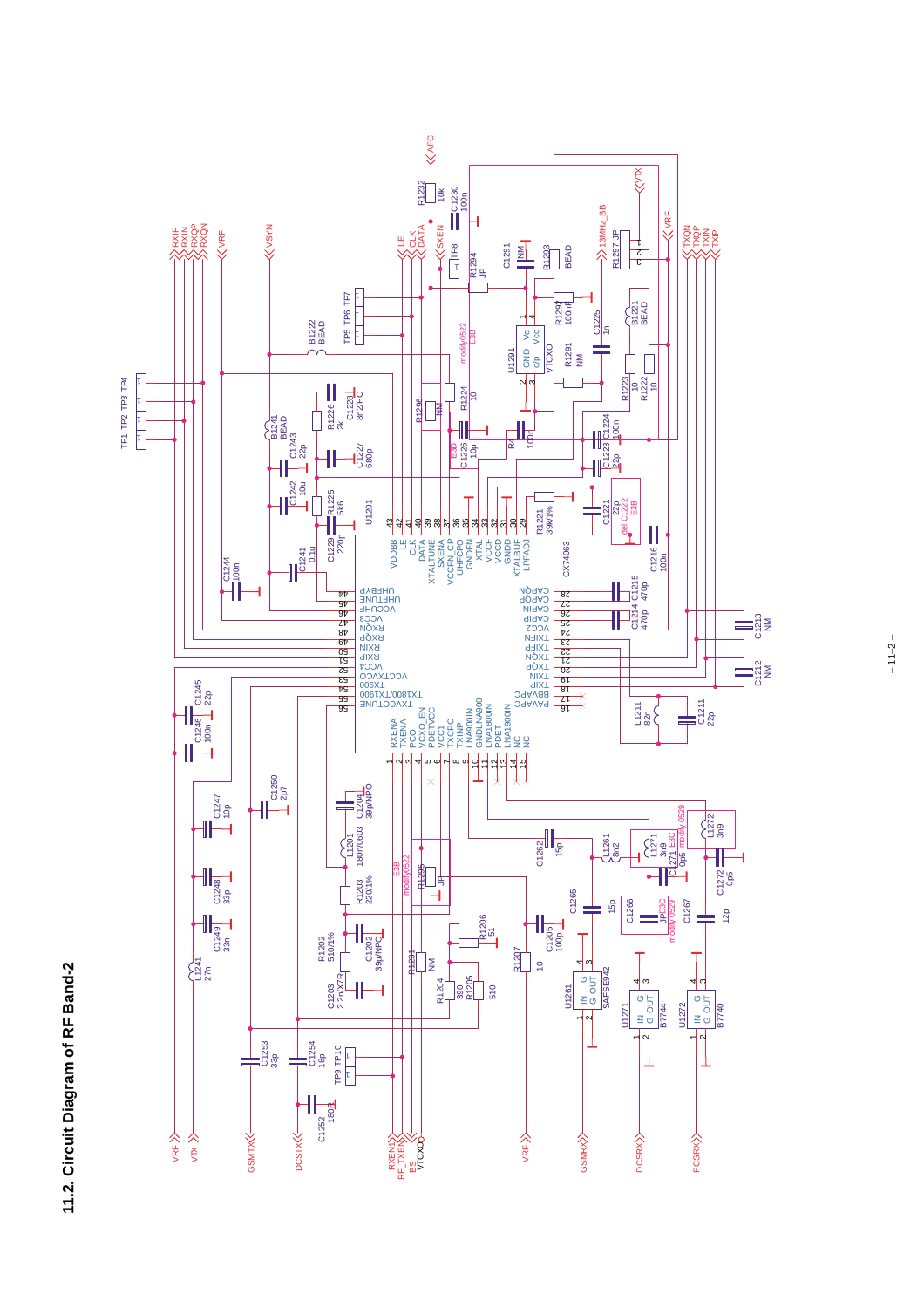

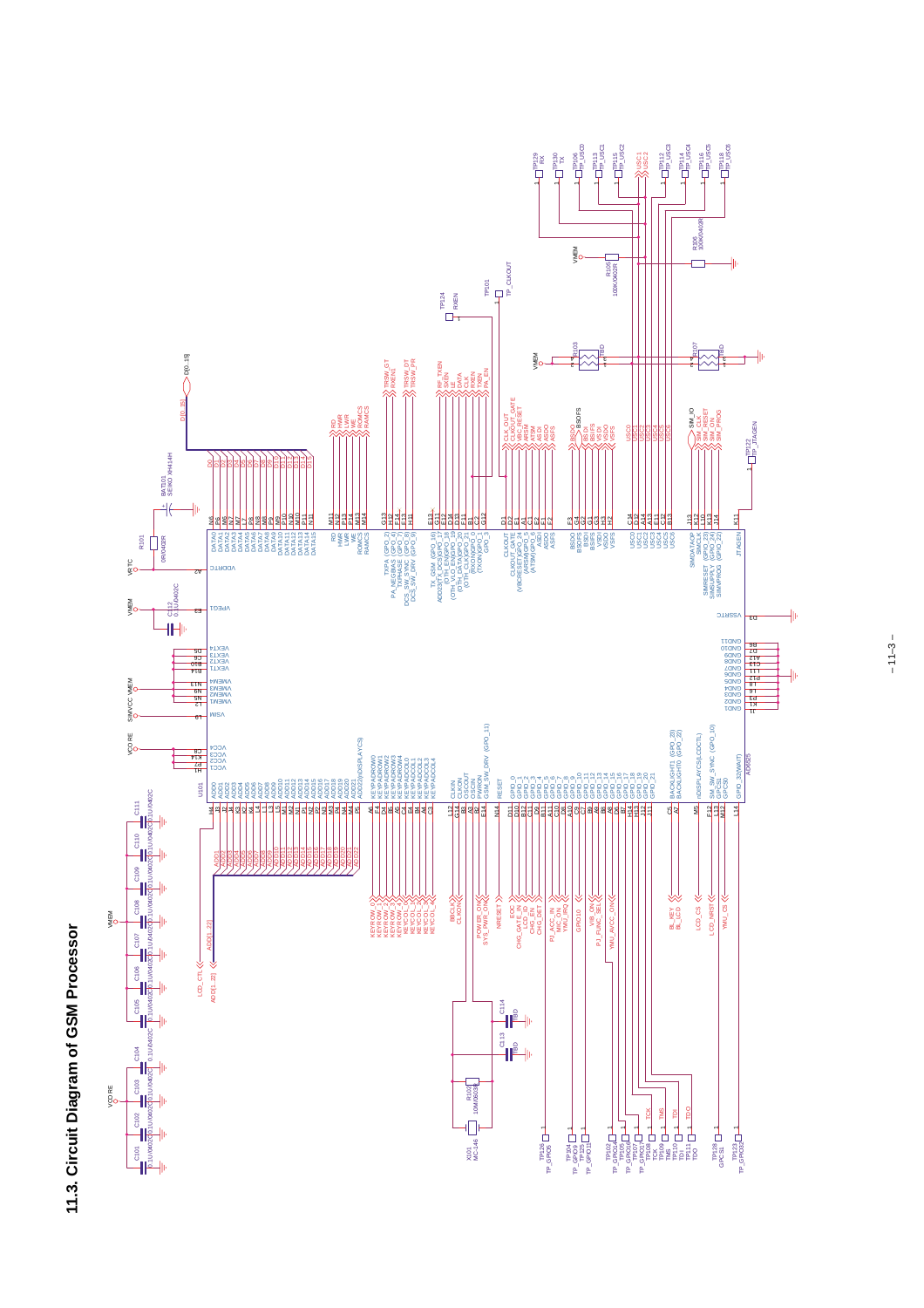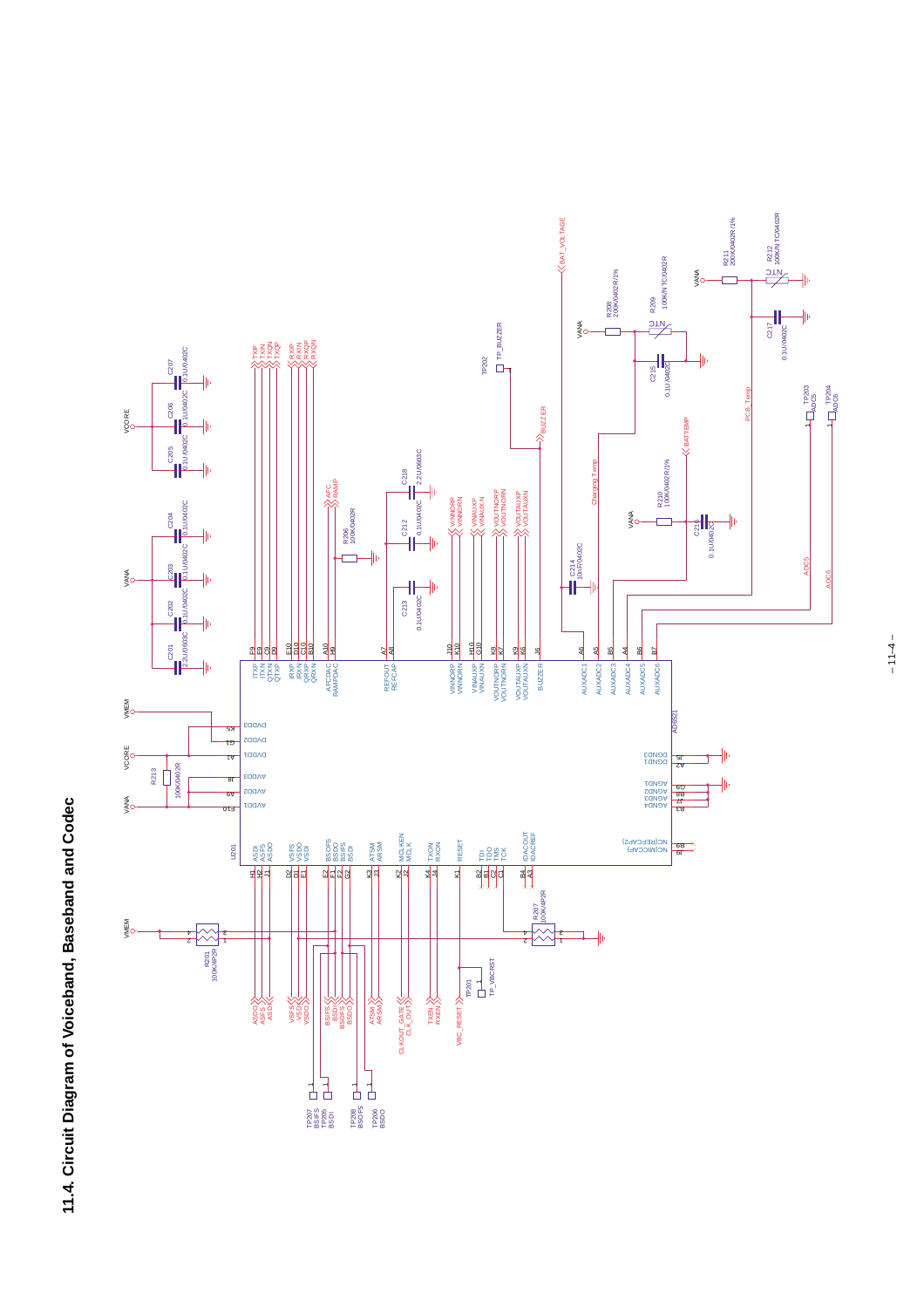



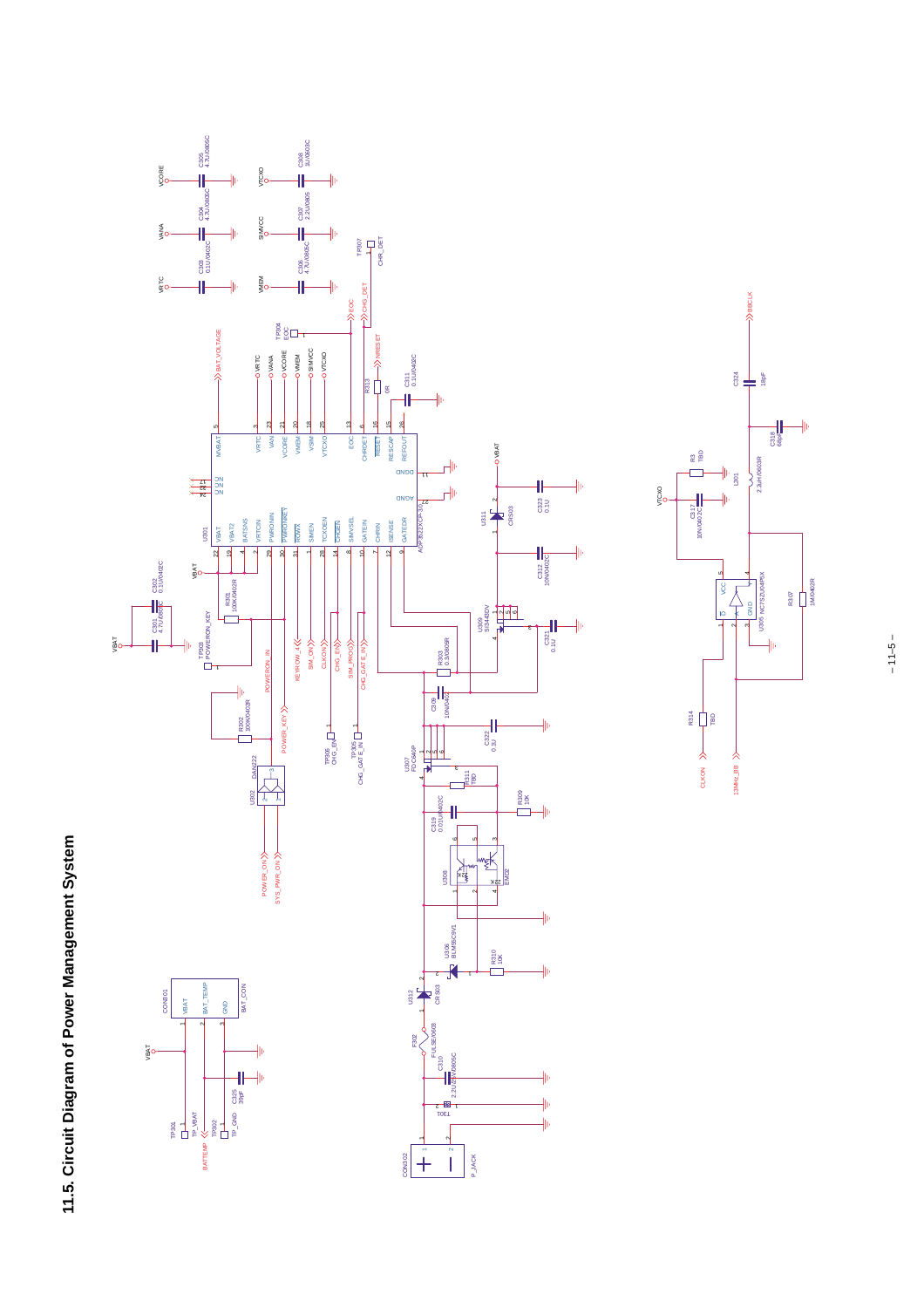

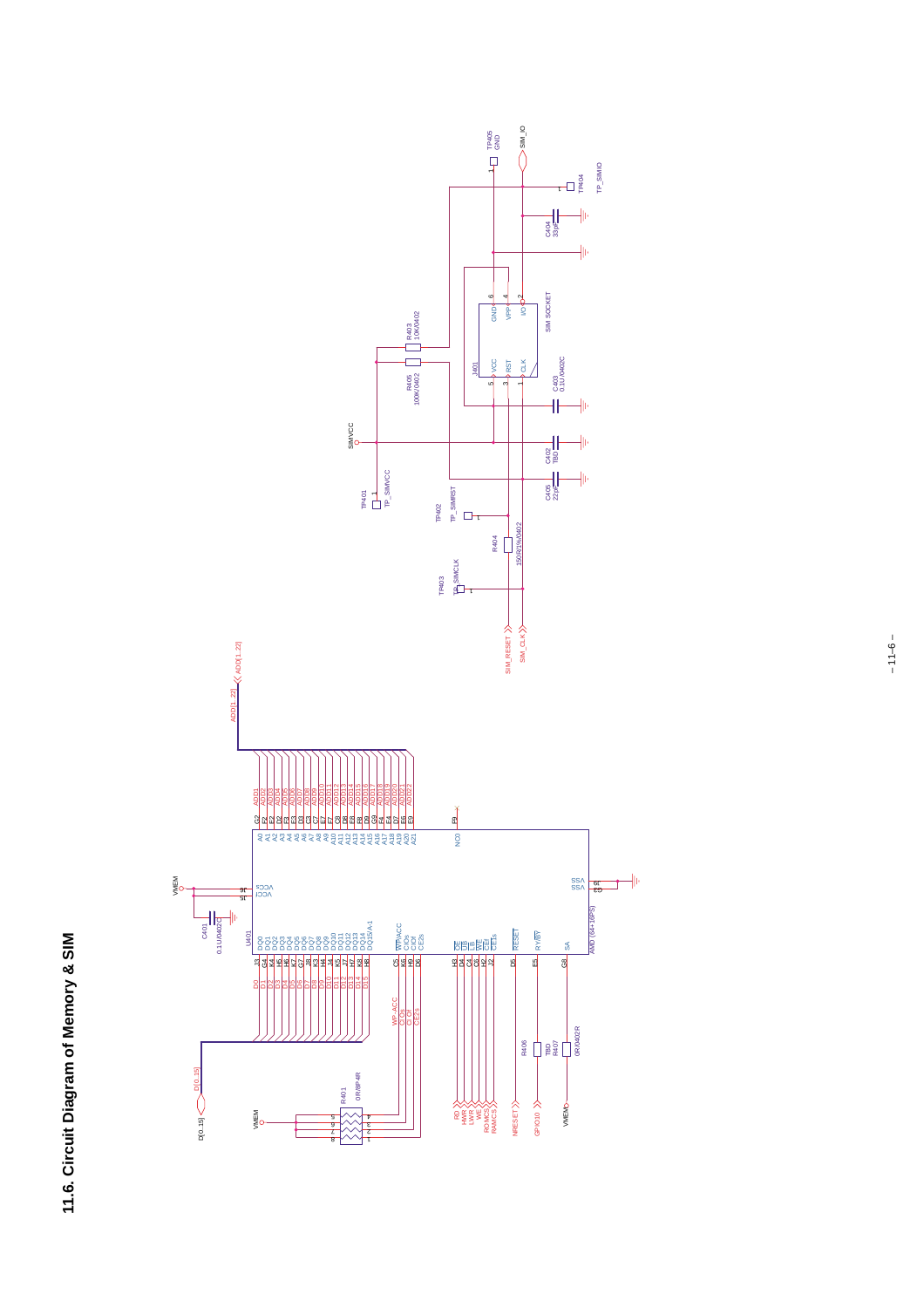

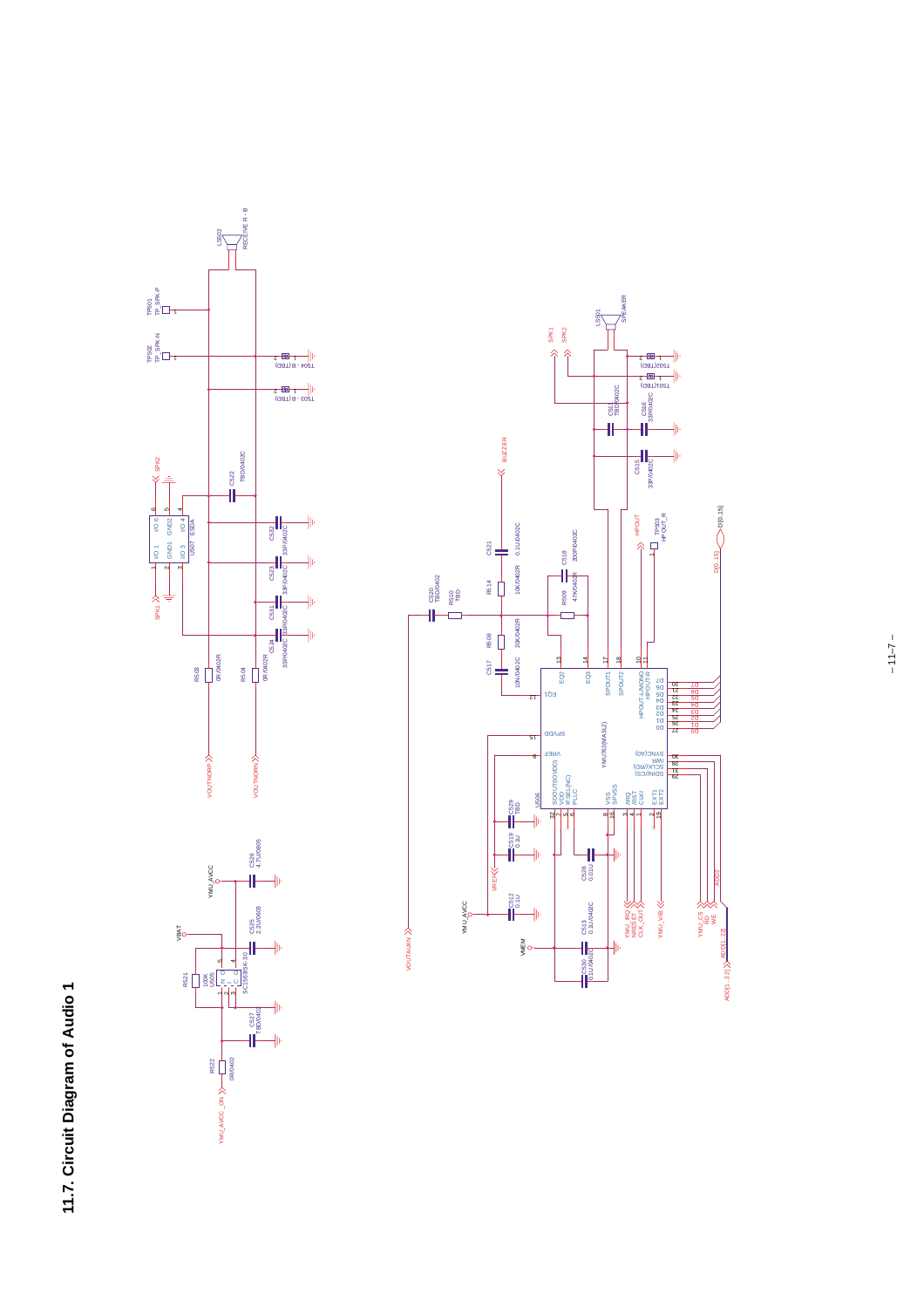

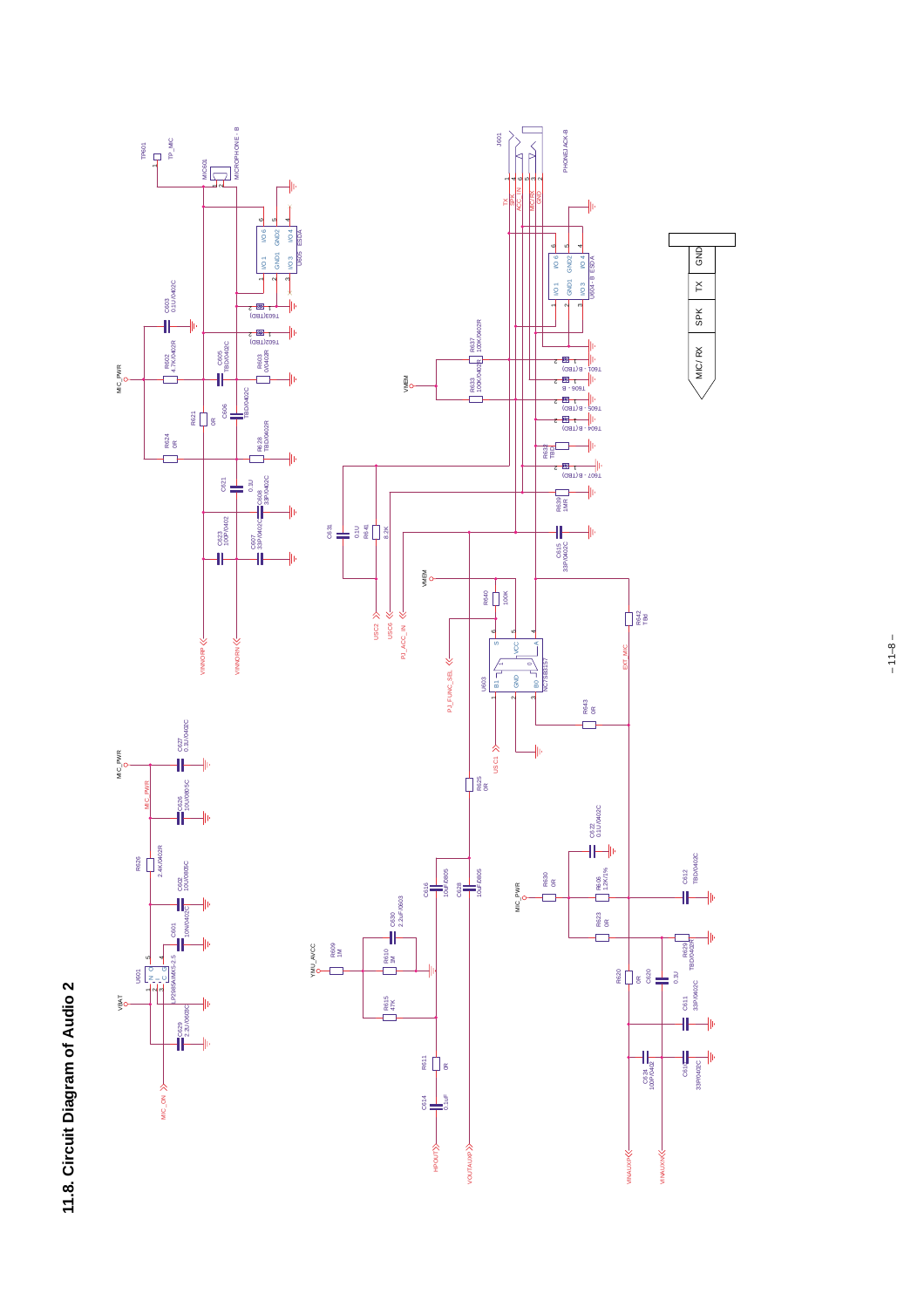

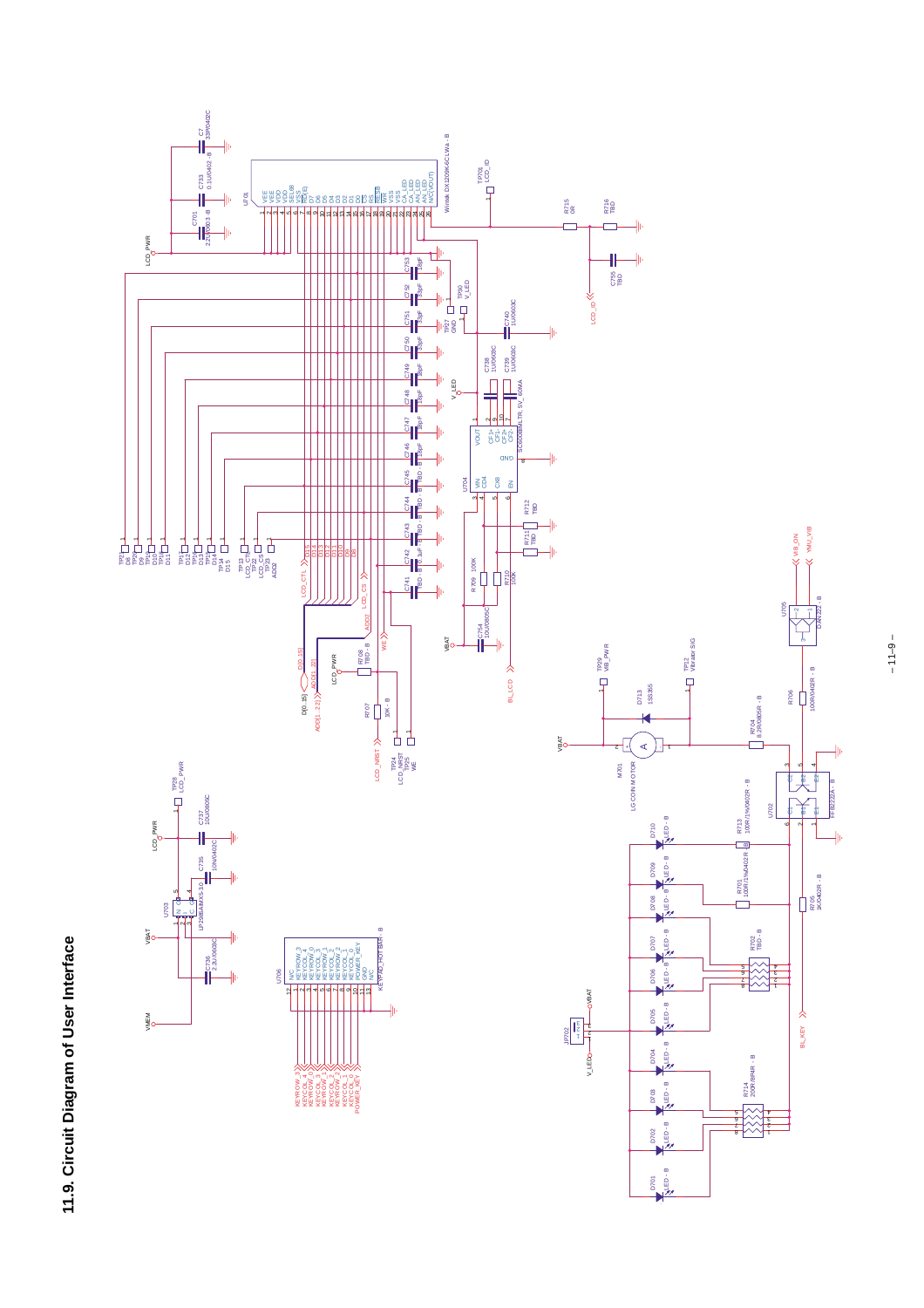